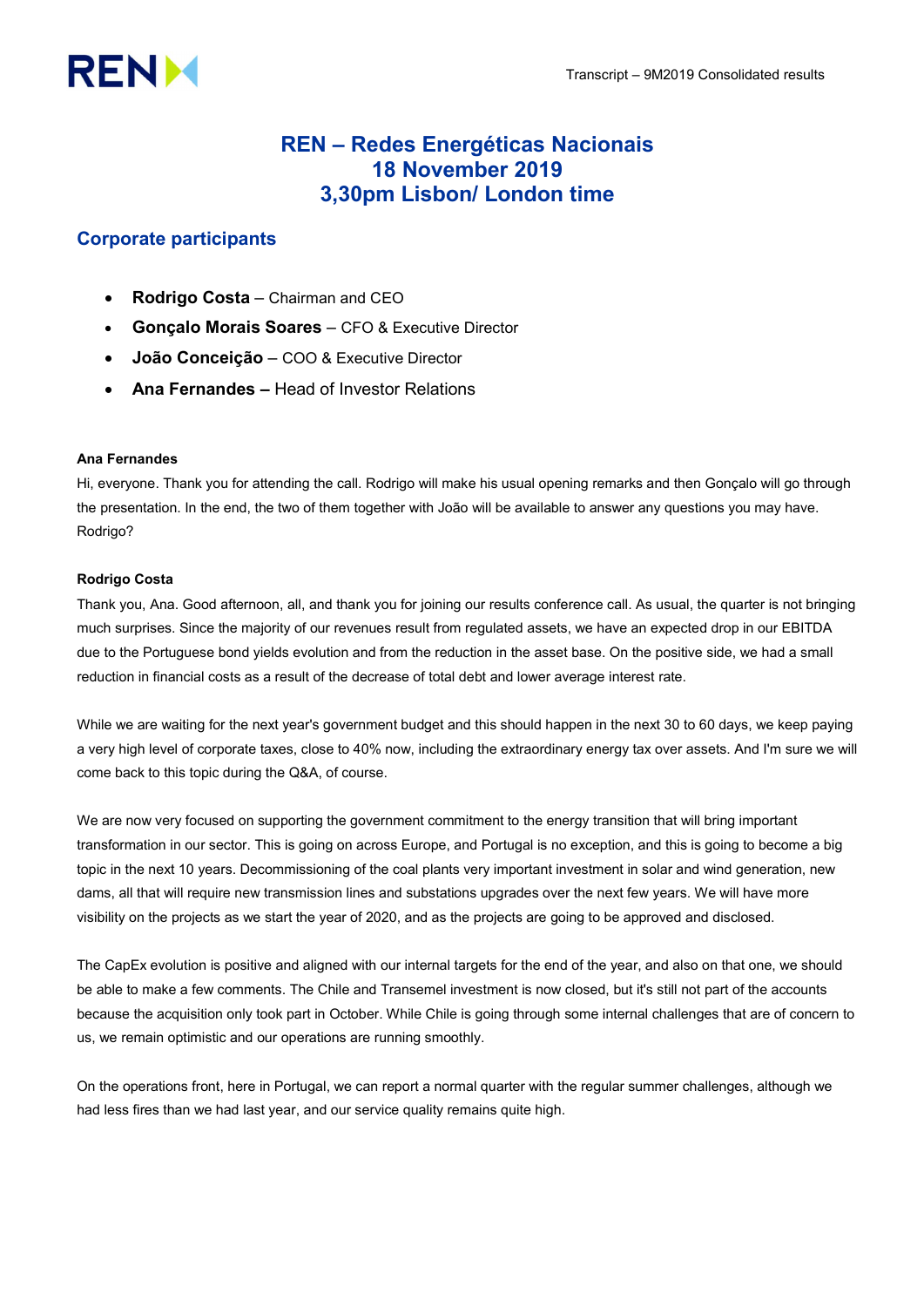

2019 has been a very dry year, 45% of consumption came from renewable sources, with the wind representing 24%, hydro 14%, biomass 5% and solar 2.3%. Natural gas is having an important contribution. Just a note that our Sines terminal registered a record-breaking activity this year. Coal has been steadily going down, and it only represented 12% of all consumption.

And with that, I will move to Gonçalo, and he will guide us through the number details. After, we will take the questions, as usual, as Ana said.

## Gonçalo Morais Soares

Good afternoon to you all, and thank you for joining this call today. So relative to and looking at our first slide, Slide #2, and looking at the highlights, you can see that EBITDA reached a value of around EUR 368 million, which is a decrease versus last year of a little bit below 3%. And this is mainly on the back both of a decrease in the rates of return and of the regulated asset base. So this was completely expected and within what we have in our own budget.

In terms of net profit, again, it reached EUR 86.3 million, decrease of 5%, impacted both by -- negatively by the EBITDA, as I said, and slightly -- and positively by the financial results, where we still have at this quarter, positive evolution of net debt and a small decrease -- improvement of the cost of debt to 2.2%, although we were still hindered very negatively by the extraordinary energy sector levy.

In terms of CapEx, I think we have good news. So we have an increase of 64% to EUR 110 million versus last year. And I think these are good news. We are a little bit ahead of schedule. Normally, as you know, most of the CapEx is done in the last quarter. This year, we're actually able to smooth it out a little bit more. And it's proving to be good news that we hope we'll be able to repeat next year.

Finally, in the final note, as Rodrigo said, we concluded the transaction of Transemel, and we'll be happy to talk about it a little bit more in the following slides.

Slide #3 is just the main indicators. So nothing in particular, but if you want to move to -- and is more for your reference, if you want to move to Slide #4. What you can see is this completely, I'd say, abnormal evolution of the rates or more normal, perhaps nowadays, due to these unprecedented levels. So we are lower than we were even in the 2001 period where rates were very low. They were never this low. And so I think that of course, this starts to have a certain effect. Part of the effect we felt this year, part of the effect we will feel next year. We are, I think, in my opinion, doing a good job in terms of trying to protect net income via the funding strategy. But as you know, there are some limits to what you can compensate and -- with that instrument, okay?

Going to the next slide and going to Slide #5 and looking at CapEx. So as I said, I think these are good news. It's true that part of the increase this year is connected to a specific CapEx, which is the Windfloat project. But not only that, I think that the evolution you are seeing this year is a little bit more sustainable. I think we are seeing it showing some trends towards next year, also maintaining a higher CapEx than we had. So last year, we had a CapEx of EUR 122 million. The business plan interval was EUR 120 million to EUR 145 million.

This year, we are going to clearly be above that range at the end of the year. And I think it will be interesting. And João, I think, will give you a little bit more color and detail and going into -- little bit more into detail in the Q&A phase to explain you why this happened and why we are seeing these more projects coming along and what are the investors in the sector, because I think it's a good news for the company and for the sector.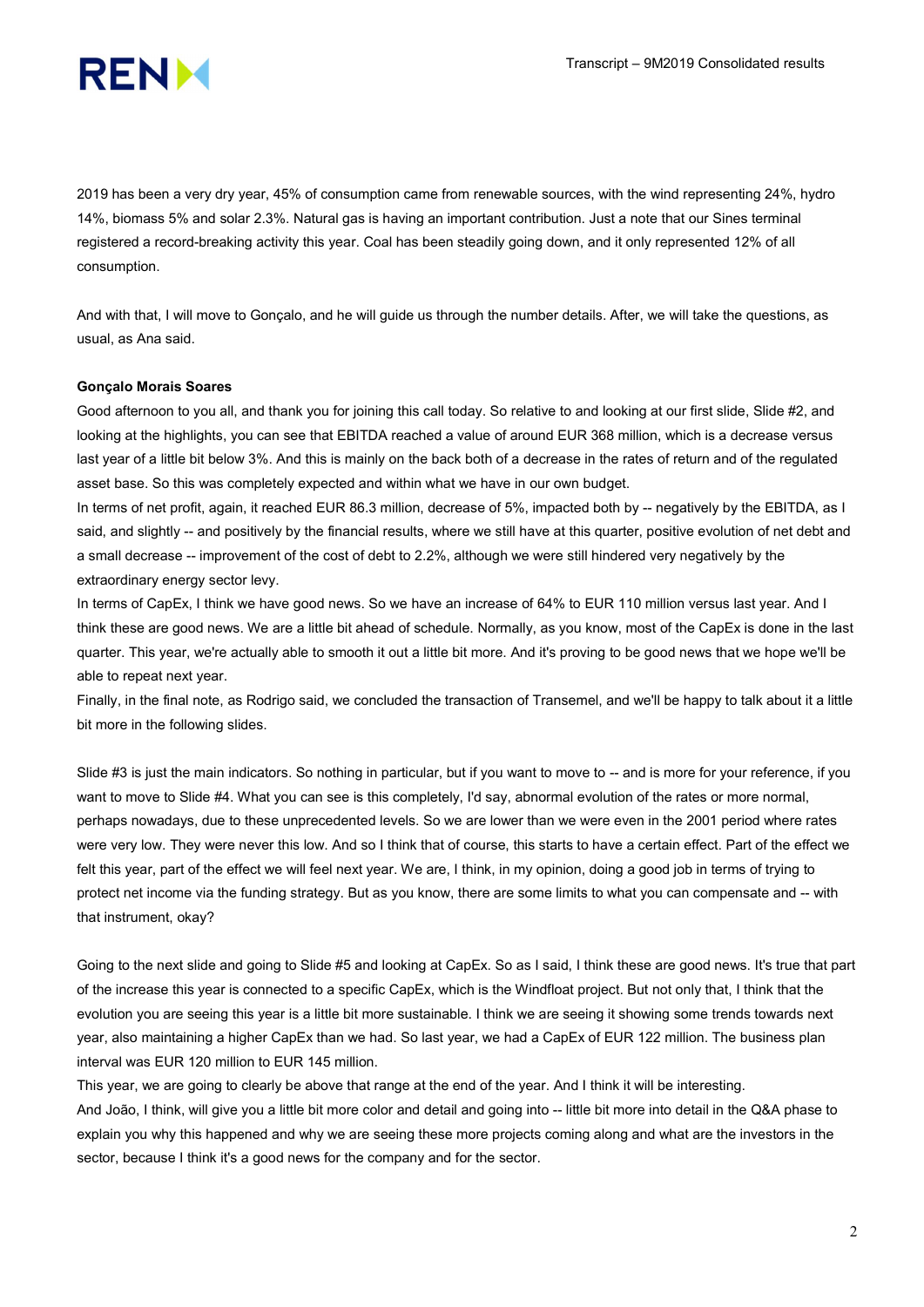

Slide #6 just shows the evolution of net RAB. Of course, I think that as you go along the -- as you move towards the end of the year, you'll see a smoother decrease in terms of electricity, but you'll still see some decrease in terms of gas, and you'll continue to see the only positive one, which we have in terms of evolution, which is Portgás, and which has been, again, evolving in terms of what we have in plan.

They are actually -- they have this year increased a little bit the rating at which they were deploying (inaudible) in CapEx. So I think it is clearly evolving in line with what we have in mind even a little bit better when we bought this asset a few years ago.

Slide #7 and looking at RAB remuneration. So this is clearly where you see the impact of both things coming together. In electricity, both are negative, so both the evolution of the rate from around, if you want, and looking at the base rate, 5.92% - actually, for the asset with premium to 5.63% or in terms of assets rates from 5.17% to 4.88% that has significant impact. And then you have the other impact, which is the decrease of the asset base, which is close to EUR 70 million at this stage. In gas transmission, you see the same kind of logic. Actually, you see the evolution of the assets being a little bit more negative than the evolutions of the rates, which is what allows us in terms of gas distribution to basically compensate. It's more or less balanced. So what you lose in terms of rates this year, you are able more or less to compensate in terms of evolution of the asset base.

Moving on to costs. So you can see in Slide #8 that costs are going up. And you're going to see the next slide that's actually, it's mainly if you look at only core OpEx, it is actually coming down EUR 1 million and not going up EUR 1.4 million. So there are several costs which we'll look at in the next slide. Part of the first -- the external supplies is related to that. And the others are also related to businesses, namely electricity costs given the cost structure of the terminal. So our LNG terminal is having much more activity, that it also has regulated revenues associated with that. So you actually see an increase in cost but has a reflection in terms of revenues that you don't see in this chart. We also have a little bit more costs in terms of forest cleaning, so this is an activity that we've been taking as always, but we've been investing even more than we have in the past. And so that represented and also added a little bit of costs since the last year.

In terms of personnel costs, we see there's an increase of 3.2%. But that has to partially do with the fact that in Portgás, you have a decrease also of around EUR 600,000 personnel costs that you notice. So if you put those 2 together, you'll actually have an increase of EUR 1.2 million. And I'd say that is completely in line. We are now with around 685 people in all of the companies together. I'd say this is also within what we had expected, nothing new. So -- and in terms of Portgás, you see this big decrease, part of it is related to this. So this cost savings as we concentrate the shared services in the REN's shared services and this is also related to the sale of the LPG business that we have last year and it has, in the cost part, a positive impact and it is also related to savings that we are having in the company as we have -- that we will have.

So in Slide #9. You see that, that increase in costs is mainly driven by these pass-through costs because in terms of core OpEx, they are actually not increasing, they are decreasing, part of it comes from the ITC mechanism. As you know, this depends on the exports that we make to Spain, and that is a good sign in a certain way for the country. You can also see that part of it also comes from an increase in the costs with ERSE and the rest, I'd say, more or less [Technical Difficulty].

Now going to Slide #10, you have a summary of the EBITDA changes. As you see, most of the change comes from the assets' remuneration. And this allows me just to give you a few notes in terms of Portgás and Chile. So Portgás, I'd say, is doing well. No major news. I'd say -- as we said, we completely integrated the company. And I think that in terms of the financials and of the profitability, it is performing as we expected in our business plan, and we've been able to extract that, although limited the objective savings that we have for the company. Electrogas in Chile is also doing well. It's actually growing a little bit versus last year. It is benefiting from the export of gas from Argentina. The previous year, it has actually been the reverse, but this year it is benefiting from that. And Transemel, as Rodrigo said, you don't see anything in the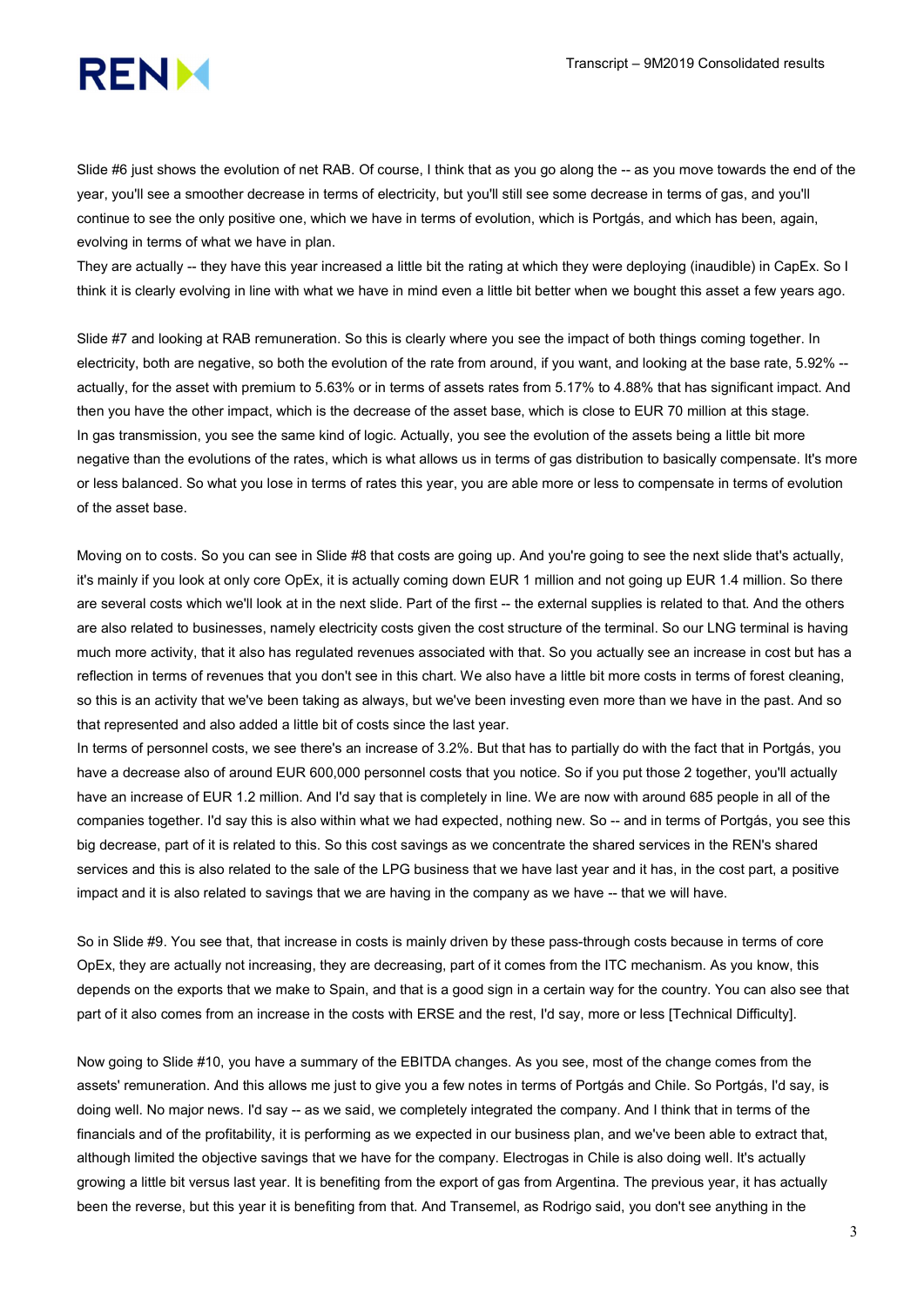

accounts. We can give you a little bit more color, if you want, in the Q&A. But basically, in terms of business, as usual, it is going fine. We are coordinating on a daily, weekly basis with CG, the sellers who are the ones that during this transition phase are still managing the company, but we are already making the key decisions in relation to the asset. And at the same time, we are with several teams preparing and setting up the transition, both in terms of systems, of operations and of the organization, local organization that we want to put in place.

In terms of the country itself, as Rodrigo mentioned, we have teams coming back from it last week, the previous week. Myself and João will probably go there if nothing happens in a couple of weeks. So I think that the situation is calmer, is okay. So it was something that we didn't expect as, I think, anybody, but I think that now it didn't affect in any way our assets, in any moment where -- was there any situation relating to our assets, so I think we are, I'd say, very calm relating to this.

Moving to Slide #11. So in terms of taxes. Not going to add anything in relation to the special levy. We've already commented. Let's wait for the state budget. And in relation to the rest, we will see -- I think it's, I'd say, business as usual. You will see what comes out of the state budget in the next few weeks.

In terms of financial results, it's still improving slightly, although at a slower pace, of course. And this has to do with the fact that debt came down -- net debt came down year-on-year on average terms. Of course, at the end of the year, it will increase because of the acquisition of Transemel, but as of the third quarter, it was down. Our metrics -- all of our credit metrics are comfortable within our own target. So I'd say that we are also okay there. In terms of strategy, I think that the way that we fixed and we managed the fixed and variable mix was a pretty good decision that we made a few years ago. It allowed us to compensate, and it is allowing us to compensate a little bit now. So I think we will continue to refinance and try and improve the average cost of debt a little bit, but it will not be as easy as before.

Slide #12, we see the evolution of net debt. So you see that net debt came down almost 2.5%, and it shows the strength of the cash flow of the company. Of course, next quarter, we will have the acquisition, and this will change a little bit, but this is, I'd say, the organic and normal evolution in terms of cash flow discount.

Slide #13 summarizes the evolution of net profit. So that's it. So what you can see is that below EBITDA, you can compensate a little bit, but not a lot in terms of the decrease that you have in EBITDA, and this is probably what will happen next year also. So finalizing anything, Slide 14. So I think these were good results. And good results for us are also results that are basically the expected results. We don't like surprises, I think which was the case. Again, we are still being penalized by the very high effective tax rate that we have. We feel little unfair, but we will see what the next few weeks will bring in terms of debt. And apart from that, I'd say that there is no major -- no other major news. So thank you very much for listening, and we now open the floor to any questions that you may have. Thank you.

# Q&A

#### Sara Piccinini - Mediobanca - Analyst

The first question is on CapEx. So where do you -- if you can repeat where do you see the CapEx positioning by year-end? And also, if you can give a guidance on the RAB? And still on the CapEx, more general question, given the opportunity of the energy transition that you see, what would be the level of CapEx that you see in the long term? And could we see a situation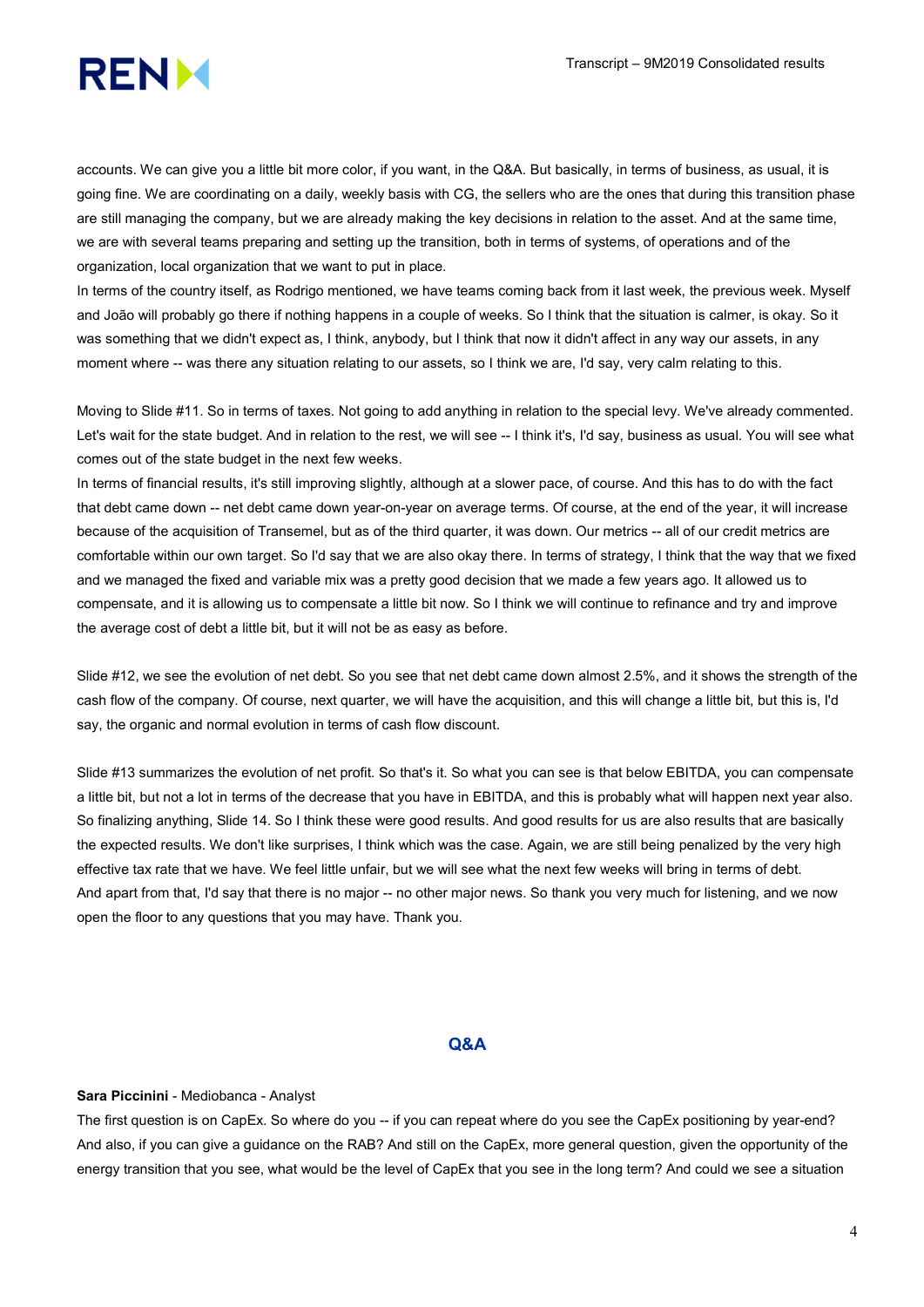

in which the CapEx becomes higher than your RAB -- sorry, than your depreciation and so your RAB comes to growth again? So this is the first question.

The second is on the regulation, in 2020, there will be the review of the Electricity business. Shall we stick to the usual deadline of 15 October? Or do you expect any update during the year-end -- the year? And still on regulation, if you expect the regulator to change either the duration of the regulatory framework or to modify the WACC, just a sense on that?

And finally, on Chile, you say that the situation is under control. But do you see -- what is the risk that you see impacted your operations?

Or if there can be any implications on the growth on your business, especially in Transemel, since the growth there is very strong?

# Gonçalo Morais Soares

Thank you, Sara. I'll pass to João to comment on the CapEx? Just to tell you. So when I say that the limit in the business went up 145%, and we were expecting to be above, not going to be \$5 million. And so we are going to be a couple of tens of million above that number. So we are very comfortable with the range that we are giving.

That being said, that is not the case that we are going to see the CapEx moving close to the value of amortization. So the news are good, but they are not, I'd say, still that good. But João can you give a little bit more detail on what will happen with CapEx?

#### João Conceição

Sure. So regarding the CapEx side, starting by Portgás, what we can say is that we are forecasting Portgás to be stable in terms of the investment plans. In fact, we got already some good news from the regulator, which we accepted the 5-year plan that was presented.

Last year, which means that apart from a couple of adjustments, it's positive that we can fulfill the plans on the Portgás side. The improvement Gonçalo was mentioning is related to the electricity transmission and has to do with -- first, with the plans of the government to implement the Energy and Climate Change 2030 plan. As you know, this envisage some very ambitious targets on renewables integration, basically to double the wind installed capacity and to reach something like almost 10 gigawatts of solar capacity.

So lots needs to be done to allow this connection to be a reality. And then you have also, in addition to that, the announcement of the government that they want to anticipate the closure of the carbon power plants. And those, of course, will imply also some green reinforcements, mostly for security of supply purposes. So we are speaking about several big projects that we have reviewed in our investment plan, which until now, they were from our side presented to the government. And now we are very much confident that they can become a reality. I'm speaking about all the important axis in the south of Portugal, (inaudible) axis, the axis of Fundão, the new underground cable around -- in the south of Lisbon, the new axis to connect the Tâmega and Iberdrola dams and so far. So this is complementing what Gonçalo has just said. It does not necessarily mean that we're going to be close to depreciation, although it's a solid improvement until what we have in the last few years.

# Gonaçlo Morais Soares

Let me just add one thing, João, before you go to regulation because, I think, we was -- perhaps we didn't understand what Sara was asking, which is, if you only look at electricity, then the CapEx level starts to be close to depreciation. What we, myself and João were referring to was as a whole, the company saw everything together because when I was looking at -- I didn't understand it and I think, João didn't understand it like that. But if you look only at electricity transmission, this and next year, it's not the same, but it starts to be very close. Sorry, João.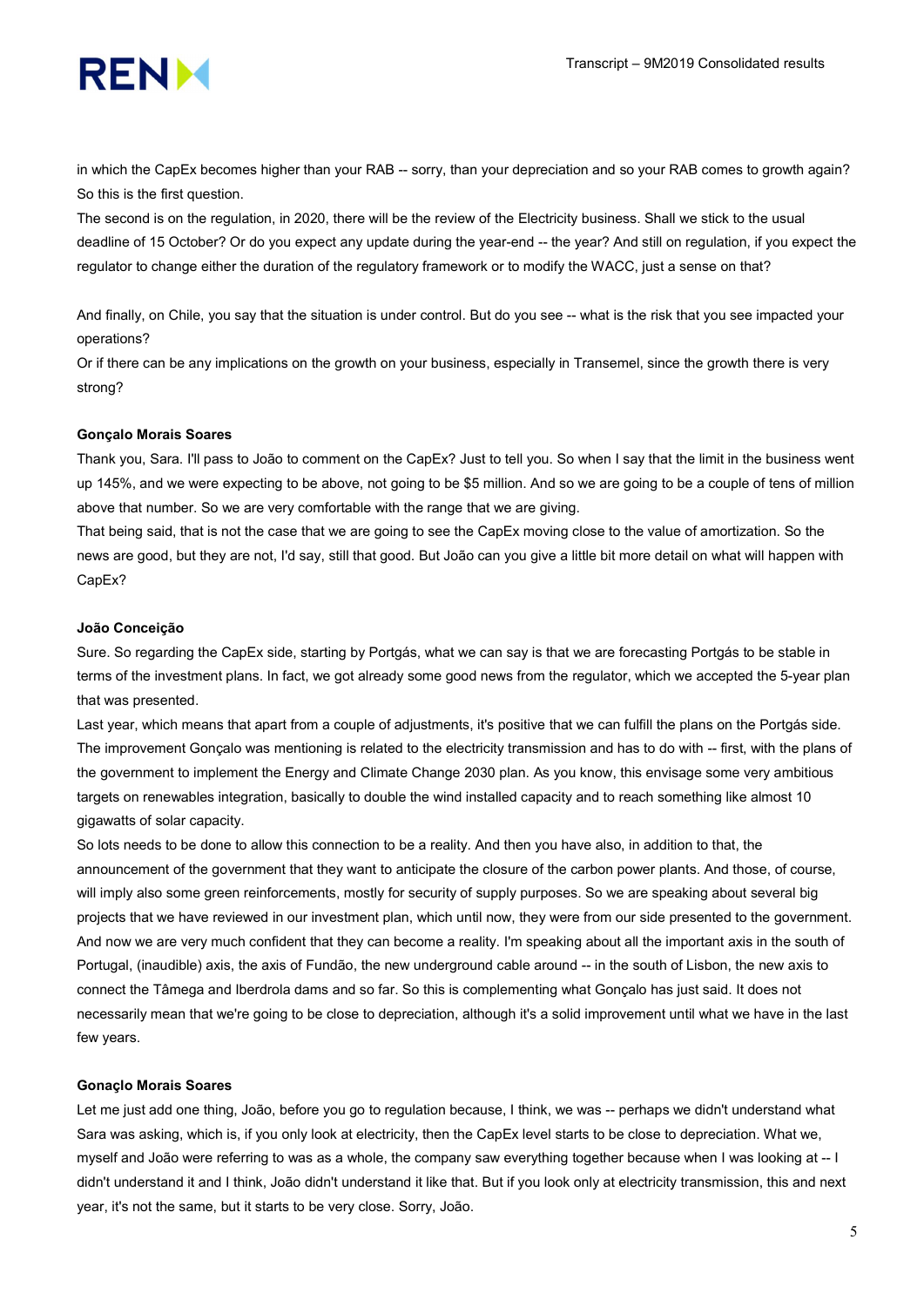

# João Conceição

No, it's true. And just to complement, the issue here, as expected, is on the natural gas side, the transmission assets. Well, coming --~going to your question regarding regulation, about -- specifically about the calendar, we are not expecting any change. So we are foreseeing this to be maintained on the 15th of October next year. And regarding the length of the regulatory period, you have to bear in mind that the first time the regulator considered the issue of the 4 years was exactly the last electricity period when they launched the public consultation. They put this into the public consultation last time they launched the regulatory period for electricity. In the end, they didn't implement these 4 years for the electricity, and they did afterwards on the natural gas side. So here, they are -- I must say that we somehow have some expectation that in order to be consistent with what they put into discussion last time in the electricity and most important, what they did in the natural gas side, we've somehow the expectation that the period could be -- could change into a 4-year period.

#### Rodrigo Costa

Regarding the Chilean political situation, I'm sure you all saw that the government or the President announced an agreement among almost all political parties. Only one political party was left out because they decided not to sign the agreement. I think it's a good sign.

They are going to do a referendum in April 2020. And after they'll deal with whatever is the result of the referendum. They may change the constitution, they may not do it, really depending on those votes. And I think all this is good news. It shows that all political parties are committed to find an agreed solution. We can already see that the pressure is being reduced. But of course, as I said in the beginning,

this is a situation of concern. We would rather not see something like this happening. But at the same time, it shows that the country is on maturity and we are not expecting, honestly, any impact in the business. And we'll keep going. We are -- Gonçalo mentioned that we are dealing with -- it's -- we are talking about small, very small companies with very focused assets. And we feel that the government is supporting the operations of these type of companies. And with that, I don't think we have much to comment.

#### Gonçalo Morais Soares

Just to add that specifically on anyone what Rodrigo said on the energy sector. The issue was more related when you talk about the costs and the tariffs and to the revision of the tariff itself, which comes on the back of the costs of the PPAs that were recently signed. They are increasing and tied also to the exchange rate. The CapEx itself of the transmission companies are actually helping the Chilean government, that Chilean market, bringing renewables in and actually lowering the cost. So it was more the cost of energy itself that was the issue, not so much the cost of the infrastructure. And in relation to that, they actually already put in place a sort of mechanism to delay the impact in time that will create some depth to the generators. So this is something that will, for a period of a few years, impact the generators, but we are not seeing that it will have any impact on the infrastructure company. Okay.

#### Sara Piccinini - Mediobanca - Analyst

Yes. Sorry, if there is -- if I can make a follow-up. It's actually on the evolution of the electricity system in Portugal. So do you expect significant raise in renewables in the coming years and especially on solar? How do you think this will effect the system and especially the electricity prices? And also, what is, in your view, the role of gas in this energy mix?

## Rodrigo Costa

Well, as we've been saying, it's still a little bit early to understand all the impact because we need to understand the timing of the projects and when these investments will basically start. I think one important -- regarding the new mix and João said that,